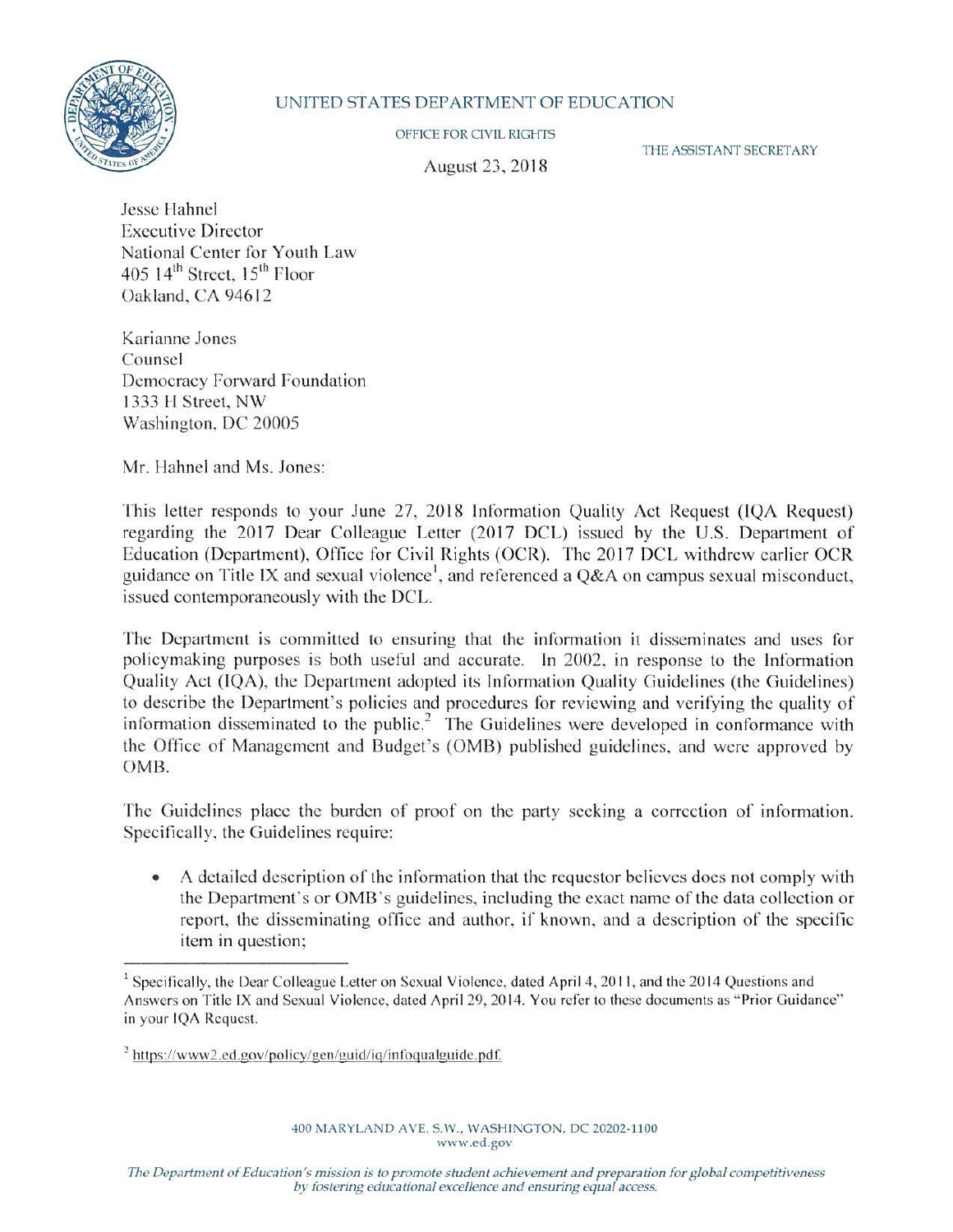- Potential impacts on the requestor from information identified for correction (i.e., describe the requcstor's interest in the information and how the requestor is affected by the information in question); and
- An explanation of the reason(s) that the information should be corrected (i.e., describe clearly and specifically the elements of the information guidelines that were not followed).

In your !QA Request, you indicate that the 2017 DCL does not comply with the Department's Guidelines because it contains "various factual assertions about procedures that schools use or have used to resolve Title IX complaints," and includes no citations for these assertions.<sup>3</sup> In particular, in your IQA Request, you reference six statements from the 2017 DCL that you state " purport to contain factual information about what schools were doing prior to 2011 or that the Prior Guidance 'result[ed]' in or 'led to' particular effects."<sup>4</sup> You request that the Department first correct the 2017 DCL by "retracting the assertions containing unsupported factual information," and then "[unwind[...] the rescission altogether" because the decision to withdraw the Prior Guidance, as announced in the 2017 DCL, was based on "unsupported factual information."<sup>5</sup> We have carefully reviewed your correction request, and decline to either amend or withdraw the 2017 DCL and, furthermore, decline to reverse the rescission of the Prior Guidance.

Prior to the issuance of the 2017 DCL, Department leaders engaged in ongoing discussions with students, parents, survivors, accused students, school administrators, advocacy groups, attorneys, and policy experts to learn about their experiences with Title IX, and to hear their views on how best to assist schools in fulfilling their obligations under Title IX.<sup>6</sup> In addition to engaging in these listening sessions, the Department also considered a wide range of other materials, including Title IX case resolutions, federal case law, and reports and recommendations issued over the past several years by legal scholars, commentators, and organizations.<sup>7</sup> After

<sup>&</sup>lt;sup>3</sup> IQA Request at 1.

 $^{4}$  *Id.* at 4.<br> $^{5}$  *Id.* at 9.

<sup>&</sup>lt;sup>6</sup> See, e.g., Department of Education press release announcing Title IX listening sessions (July 13, 2017), https://www.ed.gov/news/press-releases/secretary-devos-host-title-ix-listening-sessions.<br><sup>7</sup> See, e.g., Doe v. Brandeis Univ., 177 F.Supp.3d 561, 572 (D. Mass. 2016) (noting that "substantially spurred by

<sup>[</sup>OCR]," universities nationwide "have adopted procedural and substantive policies intended to make it easier for victims of sexual assault to make and provide their claims and for the schools *to* adopt punitive measures in response" and finding that Brandeis "appears to have substantially impaired, if not eliminated, an accused student's right to a fair and impartial process."); Open Letter from Members ofthe Penn Law School Faculty, *Sexual Assault Complaints: Protecting Complainants and the Accused Students at Universities, Wall St. J. Online (Feb. 18, 2015),* http://online.wsj.com/public/resources/documents/2015 0218 upenn.pdf (expressing concern that universities felt pressured by OCR to adopt procedures that do not alford fundamental fairness and specifically noting that the hearing process adopted by Penn falls short of ensuring fundamental fairness); Jacob Gerson and Jeannie Suk, *The Sex Bureaucracy*, 104 Calif. L. Rev. 881 (2016); ABA Criminal Justice Section Task Force on College Due Process Rights and Victim Protections: Recommendations for Colleges and Universities in Resolving Allegations ofCampus Sexual Misconduct (June 2017) at 3,

https://www.americanbar.org/content/dam/aba/publications/criminal justice/2017/ABA-Due-Process-Task-Force-Recommendations-and-Report.authcheckdam.pdf (noting that "courts across the country have started finding that aspects of the procedures and practices used at a number of schools to investigate and adjudicate reports of sexual misconduct violate principles of fundamental fairness, and in the case of public institutions, procedural due process"); American College of Trial Lawyers Task Force on the responses of Universities and Colleges to